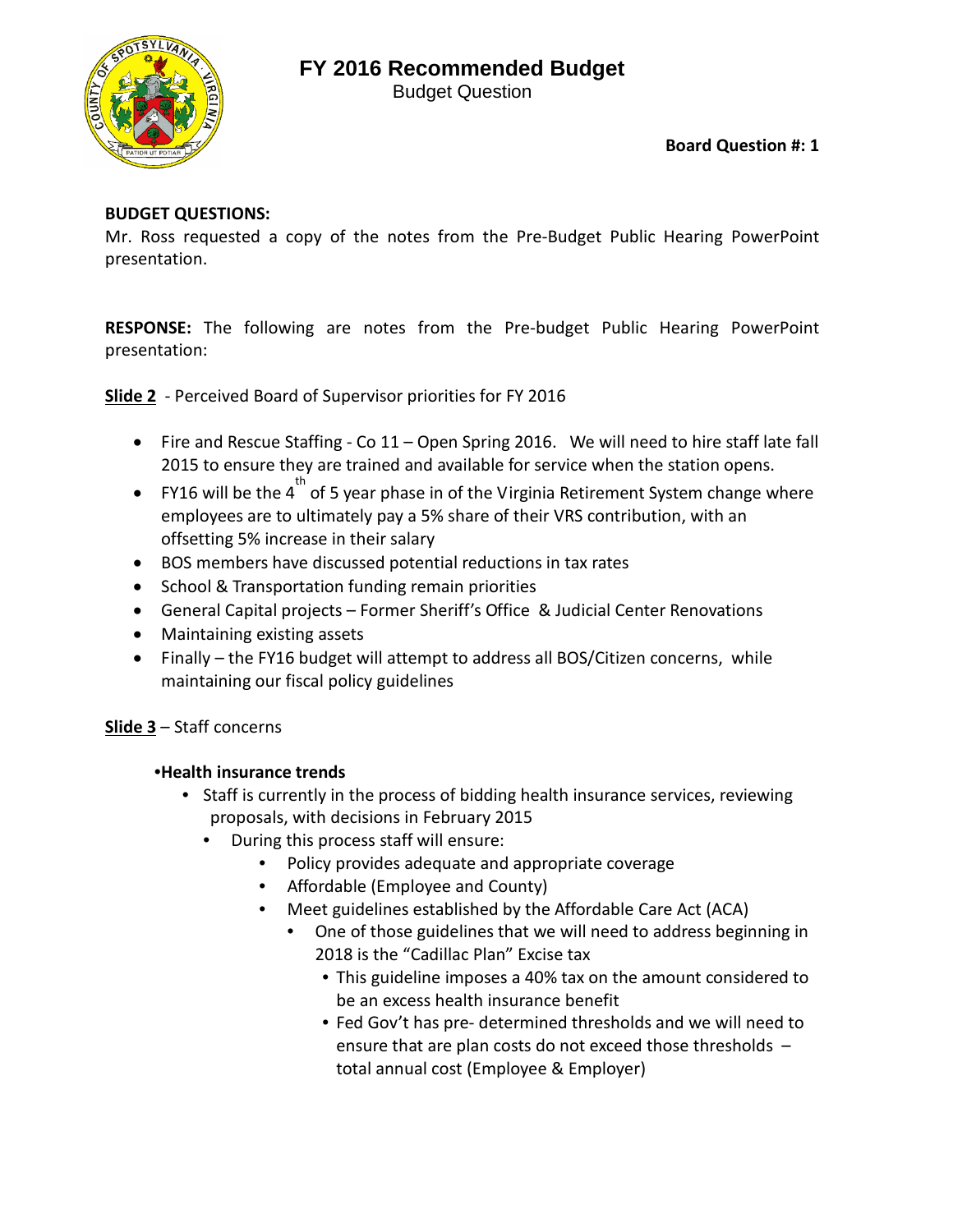## **FY 2016 Recommended Budget** Budget Question

- Past Boards had a goal of 80/20 cost sharing split for health insurance. We are currently at 85% employer – 15% employee for all plans except employee-only which is at 91% employer – 9% employee.
	- It has been difficult to increase the employee share from 15 to 20% because of the limited salary increases provided to employees for the past 7 years.
	- Without salary increases, employees are limited in their buying power and their ability to absorb rising costs of basic, along with increased HI costs

**Workforce** -a local government's focus is providing services to its citizens

- •Employees are our greatest assets
- •Our Workforce includes firefighters, medics, deputies, detectives, social workers, teachers, maintenance workers, landfill operators, and Water/Sewer Plant Operators to name a few

•All of these directly serving citizens on a daily basis – in some cases 24/7 •In order to provide these services 24/7, these employees are supported by a variety of County departments such as information technology, human resources, general services, payroll, and Finance

HR is beginning to see trends that are concerning, including:

- •Turnover of key high performing/high potential employees
- •Attrition in key service positions, like firefighter/medics and family service workers in the Social Services Dept (social workers)
- •Difficulty recruiting candidates with desired skills and proven experience, while also maintaining internal equity due to frozen salaries
- •Employee dissatisfaction with promotional opportunities which is evidenced by declining interest and attendance in training/learning opportunities
- •Increased workloads with limited new positions
- •HR is working with County Administration to develop options to address concerns so that we can assure that Spotsylvania County is maintaining a qualified workforce with stellar performers
	- •This plan will be a focus of the County Administrator's recommended budget, with further details to follow during the FY16 budget work sessions.